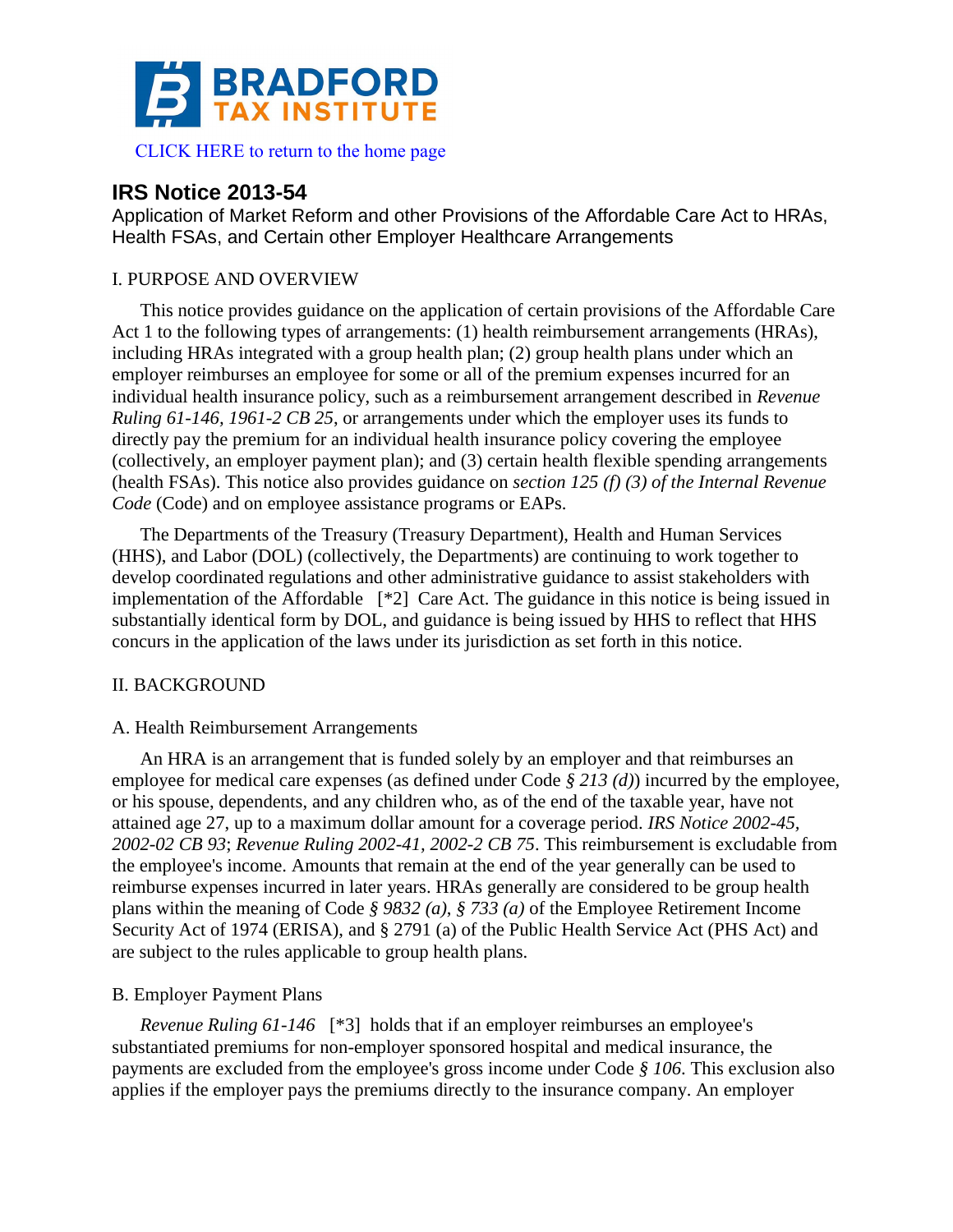payment plan, as the term is used in this notice, does not include an employer-sponsored arrangement under which an employee may choose either cash or an after-tax amount to be applied toward health coverage. Individual employers may establish payroll practices of forwarding post-tax employee wages to a health insurance issuer at the direction of an employee without establishing a group health plan, if the standards of the DOL's regulation at *29 C.F.R. §2510.3-1 (j)* are met.

## C. Health Flexible Spending Arrangements (Health FSAs)

In general, a health FSA is a benefit designed to reimburse employees for medical care expenses (as defined in Code *§ 213 (d)*, other than premiums) incurred by the employee, or the employee's spouse, dependents, and any children who, as of the end of the taxable year, have not attained age 27. See *Employee Benefits-Cafeteria Plans, 72 Fed. Reg. 43938, 43957 (August 6, 2007)* [\*4] (proposed regulations; to be codified, in part, once final, at 26 C.F.R. §1.125-5); Code *§§ 105 (b)* and *106 (f)*. Contributions to a health FSA offered through a cafeteria plan satisfying the requirements of Code *§ 125* (a Code *§ 125* plan) do not result in gross income to the employee. Code *§ 125 (a)*. While employees electing coverage under a health FSA typically also elect to enter into a salary reduction agreement, employers may provide additional health FSA benefits in excess of the salary reduction amount. See *Employee Benefits-Cafeteria Plans, 72 Fed. Reg. 43938, 43955-43957 (August 6, 2007)* (proposed regulations; to be codified, in part, once final, at *26 C.F.R. §§1.125-1 (r)*, *1.125-5 (b)*). For plan years beginning after December 31, 2012, the amount of the salary reduction is limited by Code *§ 125 (i)* to \$2,500 (indexed annually for plan years beginning after December 31, 2013). See *IRS Notice 2012-40, 2012-26 IRB 1046*, for more information about the application of the limitation. Additional employer contributions are not limited by Code *§ 125 (i)*.

The Code, ERISA, and the PHS Act impose various requirements on group health plans, but certain of these requirements do not apply [\*5] to a group health plan in relation to its provision of excepted benefits. Code *§ 9831 (b)*, *ERISA § 732 (b)*, PHS Act §§ 2722 (b) and 2763. Although a health FSA is a group health plan within the meaning of Code *§ 9832 (a)*, *ERISA § 733 (a)*, and PHS Act § 2791 (a), a health FSA may be considered to provide only excepted benefits if other group health plan coverage not limited to excepted benefits is made available for the year to employees by the employer, but only if the arrangement is structured so that the maximum benefit payable to any participant cannot exceed two times the participant's salary reduction election for the arrangement for the year (or, if greater, cannot exceed \$500 plus the amount of the participant's salary reduction election). *26 C.F.R. §54.9831-1 (c) (3) (v)*, *29 C.F.R. §2590.732 (c) (3) (v)*, and *45 C.F.R. §146.145 (c) (3) (v)*.

## D. Affordable Care Act Guidance

## 1. Market Reforms - In General

The Affordable Care Act contains certain market reforms that apply to group health plans (the market reforms). 2 In accordance with Code *§ 9831 (a) (2)* and *ERISA § 732 (a)*, the market reforms do not apply to a group health plan that has fewer than two participants who are current [\*6] employees on the first day of the plan year, and, in accordance with Code *§ 9831 (b)*, *ERISA § 732 (b)*, and PHS Act §§ 2722 (b) and 2763, the market reforms also do not apply to a group health plan in relation to its provision of excepted benefits described in Code *§ 9832 (c)*, *ERISA § 733 (c)* and PHS Act § 2791 (c). 3 Excepted benefits include, among other things, accident-only coverage, disability income, certain limited-scope dental and vision benefits, certain long-term care benefits, and certain health FSAs.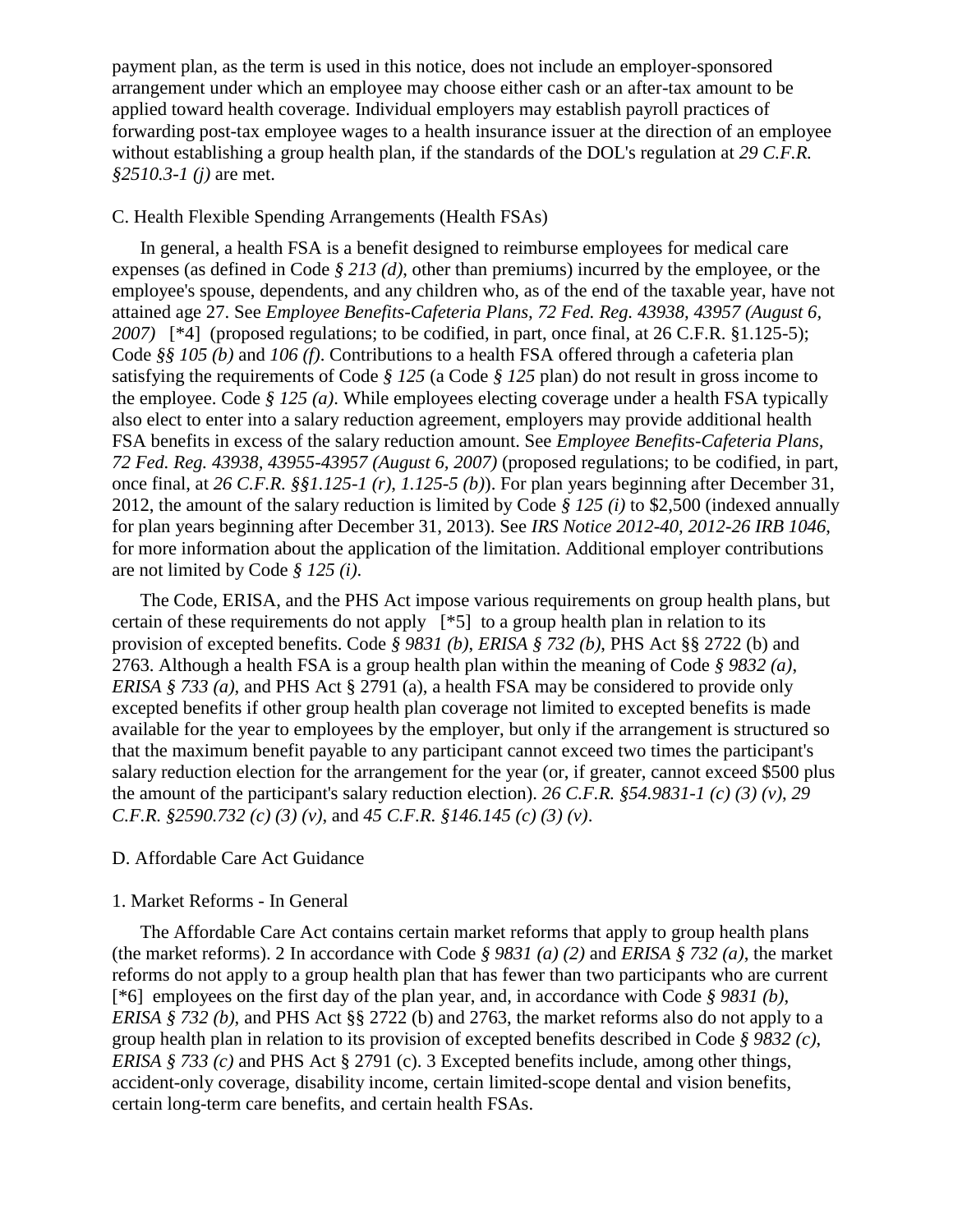The market reforms specifically addressed in this notice are: 4

(a) PHS Act § 2711 which provides that a group health plan (or a health insurance issuer offering group health insurance coverage) may not establish any annual limit on the dollar amount of benefits for any individual-this rule does not prevent a group health plan, or a health insurance issuer offering group health insurance coverage, from placing an annual limit, with respect to any individual, on specific covered benefits that are not essential health benefits 5 to the extent that such limits are otherwise permitted under applicable law (the annual dollar limit prohibition); and

(b) PHS Act § 2713 which requires [\*7] non-grandfathered group health plans (or health insurance issuers offering group health insurance plans) to provide certain preventive services without imposing any cost-sharing requirements for these services (the preventive services requirements).

#### 2. Prior Guidance on the Application of the Market Reforms to HRAs

The preamble to the interim final regulations implementing the annual dollar limit prohibition states that if an HRA is integrated with other coverage as part of a group health plan and the other coverage alone would comply with the annual dollar limit prohibition, the fact that benefits under the HRA by itself are limited does not fail to comply with the annual dollar limit prohibition because the combined benefit satisfies the requirements. Further, the preamble states that in the case of a standalone HRA that is limited to retirees, the exemption from the requirements of the Code and ERISA relating to the Affordable Care Act for plans with fewer than two current employees means that the retiree-only HRA is not subject to the annual dollar limit prohibition. *75 Fed. Reg. 37188, 37190-37191 (June 28, 2010)*.

On January 24, 2013, the Departments issued FAQs that address the [\*8] application of the annual dollar limit prohibition to certain HRA arrangements (HRA FAQs). 6 In the HRA FAQs, the Departments state that an HRA is not integrated with primary health coverage offered by an employer unless, under the terms of the HRA, the HRA is available only to employees who are covered by primary group health plan coverage that is provided by the employer and that meets the annual dollar limit prohibition. Further, the HRA FAQs indicate that the Departments intend to issue guidance providing that:

- (a) for purposes of the annual dollar limit prohibition, an employer-sponsored HRA cannot be integrated with individual market coverage or with individual policies provided under an employer payment plan, and, therefore, an HRA used to purchase coverage on the individual market under these arrangements will fail to comply with the annual dollar limit prohibition; and
- (b) an employer-sponsored HRA may be treated as integrated with other coverage only if the employee receiving the HRA is actually enrolled in the coverage, and any HRA that credits additional amounts to an individual, when the individual is not enrolled in primary coverage meeting the annual dollar limit prohibition [\*9] provided by the employer, will fail to comply with the annual dollar limit prohibition.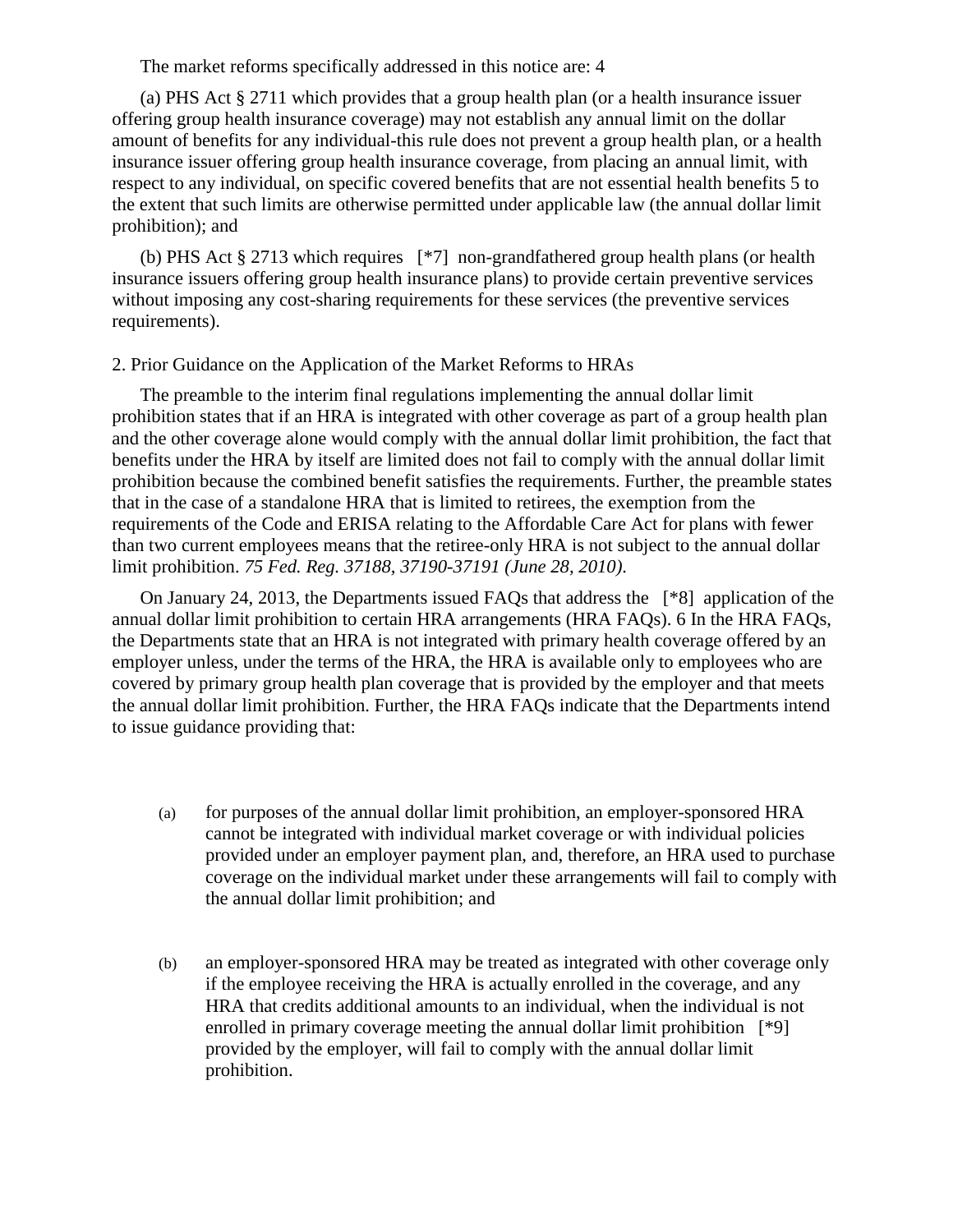The HRA FAQs also state that the Departments anticipate that future guidance will provide that, whether or not an HRA is integrated with other group health plan coverage, unused amounts credited before January 1, 2014 consisting of amounts credited before January 1, 2013, and amounts that are credited in 2013 under the terms of an HRA as in effect on January 1, 2013, may be used after December 31, 2013 to reimburse medical expenses in accordance with those terms without causing the HRA to fail to comply with the annual dollar limit prohibition. If the HRA terms in effect on January 1, 2013 did not prescribe a set amount or amounts to be credited during 2013 or the timing for crediting such amounts, then the amounts credited may not exceed those credited for 2012 and may not be credited at a faster rate than the rate that applied during 2012.

## 3. Prior Guidance on the Application of the Market Reforms to Health FSAs

Under the interim final rules implementing the annual dollar limit prohibition, a health FSA, as defined in Code *§ 106 (c) (2)*, is not subject to the annual dollar limit prohibition. See *26 C.F.R. §54.9815-2711T (a) (2) (ii)*, [\*10] *29 C.F.R. §2590.715-2711 (a) (2) (ii)*, and *45 C.F.R. §147.126 (a) (2) (ii)*. See Q&A 8 of this notice limiting the exemption from the annual dollar limit prohibition to a health FSA that is offered through a Code *§ 125* plan.

## 4. Prior Guidance on the Application of Code §§ 36B and 5000A

*Section 36B of the Code* allows a premium tax credit to certain taxpayers who enroll (or whose family members enroll) in a qualified health plan (OHP) through an Affordable Insurance Exchange (referred to in this notice as an Exchange, and also referred to in other published guidance as a Marketplace). The credit subsidizes a portion of the premiums for the QHP. In general, the premium tax credit may not subsidize coverage for an individual who is eligible for other minimum essential coverage. If the minimum essential coverage is eligible employersponsored coverage, however, an individual is treated as eligible for that coverage only if the coverage is affordable and provides minimum value or if the individual enrolls in the coverage.

Coverage provided through Code *§ 125* plans, employer payment plans, health FSAs, and HRAs are eligible employer-sponsored plans and, therefore, are minimum essential coverage, [\*11] unless the coverage consists solely of excepted benefits. See Code *§ 5000A (f) (2)* and *Treas. Reg. §1.5000A-2*, *78 Fed. Reg. 53646, 53658 (August 30, 2013)*.

Amounts newly made available for the current plan year under an HRA that is integrated with an eligible employer-sponsored plan and that an employee may use to pay premiums are counted for purposes of determining affordability of an eligible employer-sponsored plan under Code *§ 36B*. See *Minimum Value of Eligible Employer-Sponsored Plans and Other Rules Regarding the Health Insurance Premium Tax Credit, 78 Fed. Reg. 25909, 25914 (May 3, 2013)* (proposed regulations; to be codified, in part, once final, at *26 C.F.R. §1.36B-2 (c) (3) (v) (A) (5)*). Amounts newly made available for the current plan year under an HRA that is integrated with an eligible employer-sponsored plan are counted toward the plan's minimum value percentage for that plan year if the amounts may be used only to reduce cost-sharing for covered medical expenses and the amount counted for this purpose is the amount of expected spending for health care costs in a benefit year. See *Minimum Value of Eligible Employer-Sponsored Plans and Other Rules Regarding the Health Insurance Premium Tax Credit, 78 Fed. Reg. 25909, 25916 (May 3, 2013)* [\*12] (proposed regulations; to be codified, in part, once final, at *26 C.F.R. §1.36B-6 (c) (4)*, *(c) (5)*). See Q&A 11 of this notice for more explanation of the application of these rules to HRAs and other arrangements.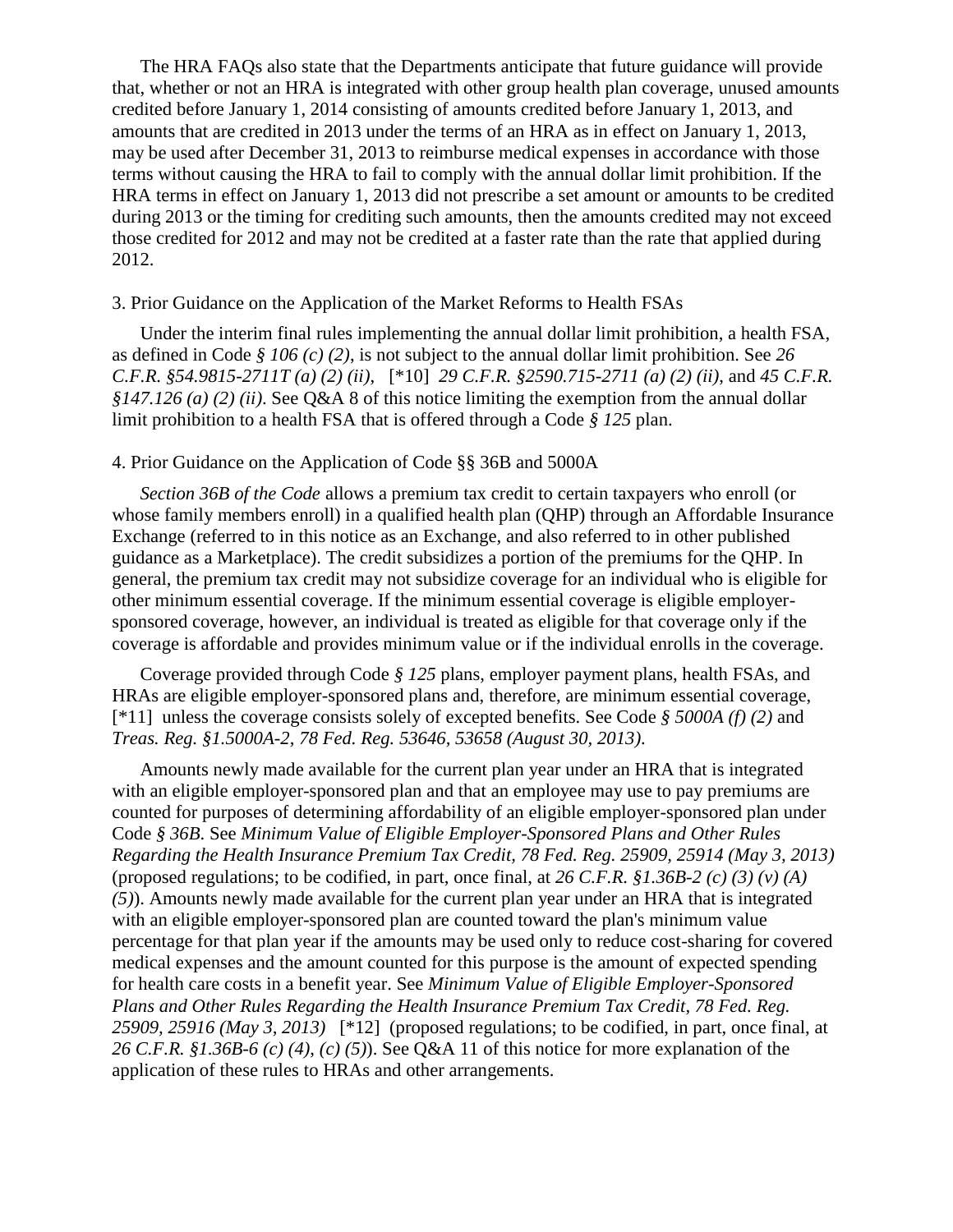## III. GUIDANCE

A. Guidance on HRAs and Certain other Employer Healthcare Arrangements, Health FSAs, and Employee Assistance Programs or EAPs Under the Joint Jurisdiction of the Departments

1. Application of the Market Reform Provisions to HRAs and Certain other Employer Healthcare Arrangements

**Question 1**: The HRA FAQs provide that an employer-sponsored HRA cannot be integrated with individual market coverage, and, therefore, an HRA used to purchase coverage on the individual market will fail to comply with the annual dollar limit prohibition. May other types of group health plans used to purchase coverage on the individual market be integrated with that individual market coverage for purposes of the annual dollar limit prohibition?

**Answer 1**: No. A group health plan, including an HRA, used to purchase coverage on the individual market is not integrated with that individual market coverage for purposes of the annual dollar limit prohibition.

For example, a group health plan, such  $[*13]$  as an employer payment plan, that reimburses employees for an employee's substantiated individual insurance policy premiums must satisfy the market reforms for group health plans. However the employer payment plan will fail to comply with the annual dollar limit prohibition because (1) an employer payment plan is considered to impose an annual limit up to the cost of the individual market coverage purchased through the arrangement, and (2) an employer payment plan cannot be integrated with any individual health insurance policy purchased under the arrangement.

**Question 2**: How do the preventive services requirements apply to an HRA that is integrated with a group health plan?

**Answer 2**: Similar to the analysis of the annual dollar limit prohibition, an HRA that is integrated with a group health plan will comply with the preventive services requirements if the group health plan with which the HRA is integrated complies with the preventive services requirements.

**Question 3**: The HRA FAQs provide that an employer-sponsored HRA cannot be integrated with individual market coverage, and, therefore, an HRA used to purchase coverage on the individual market will fail to comply with the annual dollar [\*14] limit prohibition. May a group health plan, including an HRA, used to purchase coverage on the individual market be integrated with that individual market coverage for purposes of the preventive services requirements?

**Answer 3**: No. A group health plan, including an HRA, used to purchase coverage on the individual market is not integrated with that individual market coverage for purposes of the preventive services requirements.

For example, a group health plan, such as an employer payment plan, that reimburses employees for an employee's substantiated individual insurance policy premiums must satisfy the market reforms for group health plans. However, the employer payment plan will fail to comply with the preventive services requirements because (1) an employer payment plan does not provide preventive services without cost-sharing in all instances, and (2) an employer payment plan cannot be integrated with any individual health insurance policy purchased under the arrangement.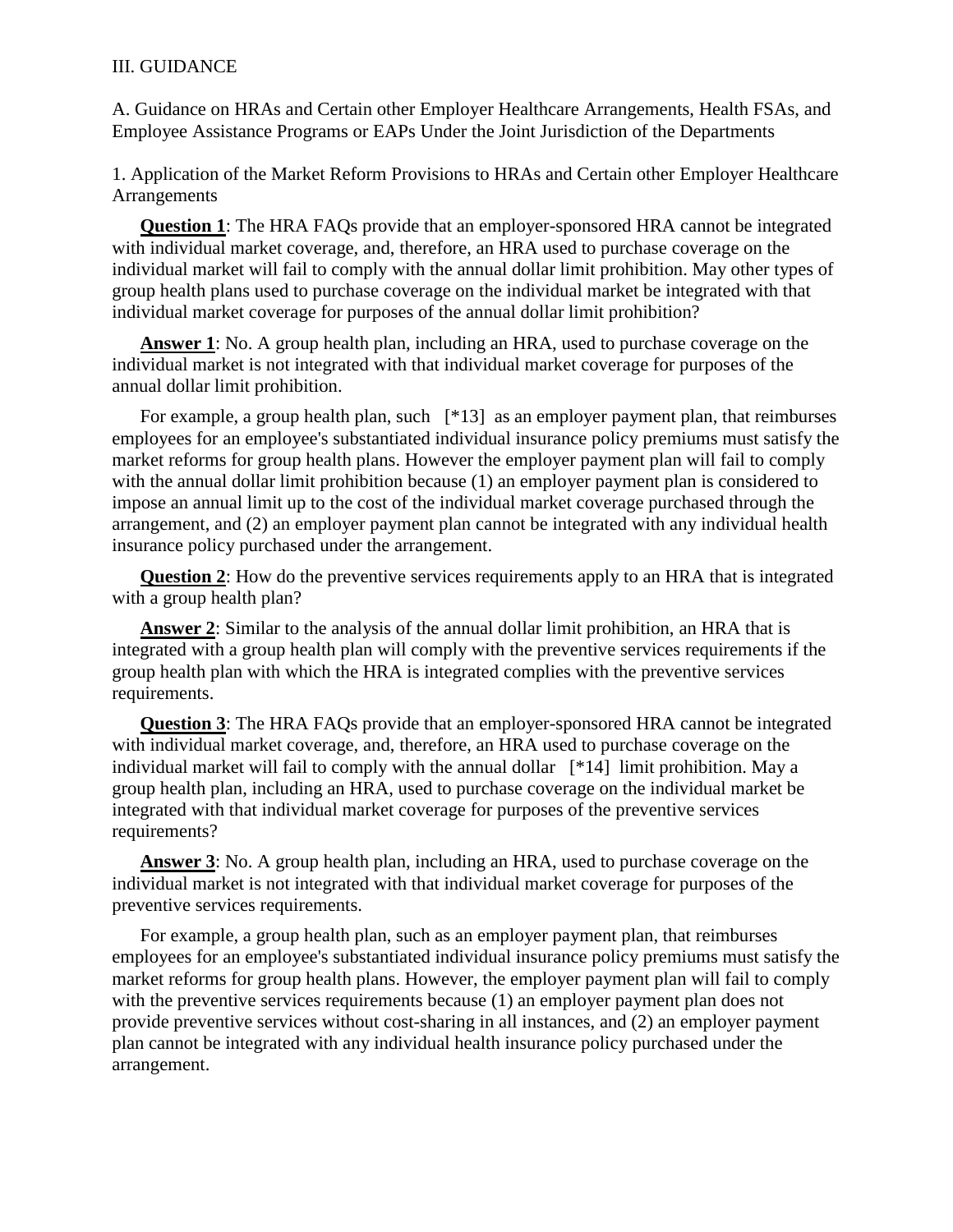**Question 4**: Under what circumstances will an HRA be integrated with another group health plan for purposes of the annual dollar limit prohibition and the preventive services requirements?

**Answer 4**: An HRA will be [\*15] integrated with a group health plan for purposes of the annual dollar limit prohibition and the preventive services requirements if it meets the requirements under either of the integration methods described below. Pursuant to this notice, under both methods, integration does not require that the HRA and the coverage with which it is integrated share the same plan sponsor, the same plan document or governing instruments, or file a single Form 5500, if applicable.

## Integration Method: Minimum Value Not Required

An HRA is integrated with another group health plan for purposes of the annual dollar limit prohibition and the preventive services requirements if (1) the employer offers a group health plan (other than the HRA) to the employee that does not consist solely of excepted benefits; (2) the employee receiving the HRA is actually enrolled in a group health plan (other than the HRA) that does not consist solely of excepted benefits, regardless of whether the employer sponsors the plan (non-HRA group coverage); (3) the HRA is available only to employees who are enrolled in non-HRA group coverage, regardless of whether the employer sponsors the non-HRA group coverage (for example, the HRA [\*16] may be offered only to employees who do not enroll in the employer's group health plan but are enrolled in other non-HRA group coverage, such as a plan maintained by the employer of the employee's spouse); (4) the HRA is limited to reimbursement of one or more of the following-co-payments, co-insurance, deductibles, and premiums under the non-HRA group coverage, as well as medical care (as defined under Code *§ 213 (d)*) that does not constitute essential health benefits; and (5) under the terms of the HRA, an employee (or former employee) is permitted to permanently opt out of and waive future reimbursements from the HRA at least annually and, upon termination of employment, either the remaining amounts in the HRA are forfeited or the employee is permitted to permanently opt out of and waive future reimbursements from the HRA. This opt-out feature is required because the benefits provided by the HRA generally will constitute minimum essential coverage under Code *§ 5000A* (see Q&A 10 of this notice) and will therefore preclude the individual from claiming a Code *§ 36B* premium tax credit.

#### Integration Method: Minimum Value Required

Alternatively, an HRA that is not limited with respect to [\*17] reimbursements as required under the integration method expressed above is integrated with a group health plan for purposes of the annual dollar limit prohibition and the preventive services requirements if (1) the employer offers a group health plan to the employee that provides minimum value pursuant to Code *§ 36B*   $(c)$  (2) (C) (ii); (2) the employee receiving the HRA is actually enrolled in a group health plan that provides minimum value pursuant to Code *§ 36B (c) (2) (C) (ii)*, regardless of whether the employer sponsors the plan (non-HRA MV group coverage); (3) the HRA is available only to employees who are actually enrolled in non-HRA MV group coverage, regardless of whether the employer sponsors the non-HRA MV group coverage (for example, the HRA may be offered only to employees who do not enroll in the employer's group health plan but are enrolled in other non-HRA MV group coverage, such as a plan maintained by an employer of the employee's spouse); and (4) under the terms of the HRA, an employee (or former employee) is permitted to permanently opt out of and waive future reimbursements from the HRA at least annually, and, upon termination of employment, either the remaining amounts [\*18] in the HRA are forfeited or the employee is permitted to permanently opt out of and waive future reimbursements from the HRA.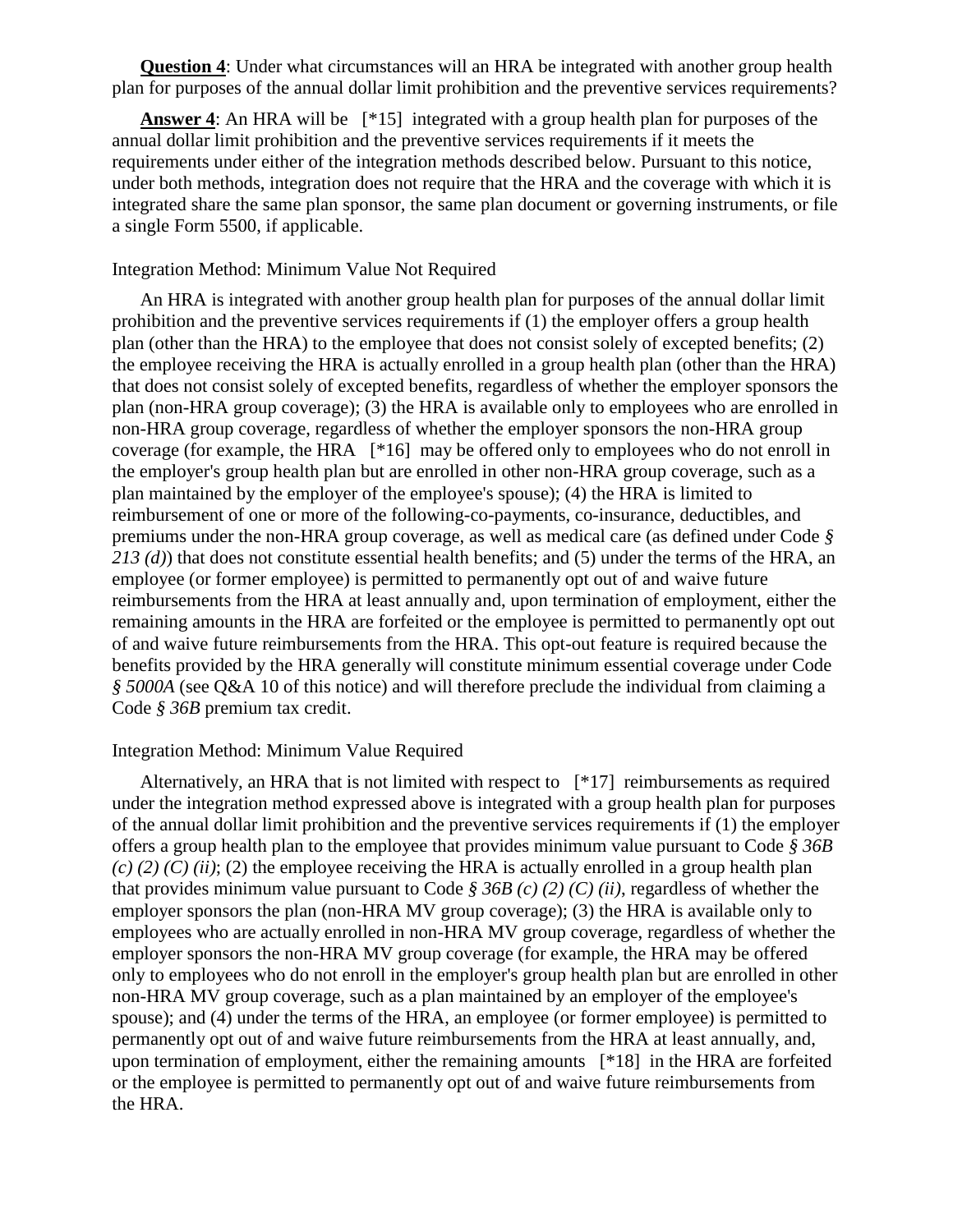Example (Integration Method: Minimum Value Not Required)

Facts. Employer A sponsors a group health plan and an HRA for its employees. Employer A's HRA is available only to employees who are either enrolled in its group health plan or in non-HRA group coverage through a family member. Employer A's HRA is limited to reimbursement of co-payments, co-insurance, deductibles, and premiums under Employer A's group health plan or other non-HRA group coverage (as applicable), as well as medical care (as defined under Code *§ 213 (d)*) that does not constitute essential health benefits. Under the terms of Employer A's HRA, an employee is permitted to permanently opt out of and waive future reimbursements from the HRA both upon termination of employment and at least annually.

Employer A employs Employee X. Employee X chooses to enroll in non-HRA group coverage sponsored by Employer B, the employer of Employee X's spouse, instead of enrolling in Employer A's group health plan. Employer A and Employer B are not treated as a single employer under Code *§ 414 (b)*, *(c)*, *(m)*, or *(o)*. [\*19] Employee X attests to Employer A that he is covered by Employer B's non-HRA group coverage. When seeking reimbursement under Employer A's HRA, Employee X attests that the expense for which he seeks reimbursement is a co-payment, co-insurance, deductible, or premium under Employer B's non-HRA group coverage or medical care (as defined under Code *§ 213 (d)*) that is not an essential health benefit.

Conclusion. Employer A's HRA is integrated with Employer B's non-HRA group coverage for purposes of the annual dollar limit prohibition and the preventive services requirements.

### Example (Integration Method: Minimum Value Required)

Facts. Employer A sponsors a group health plan that provides minimum value and an HRA for its employees. Employer A's HRA is available only to employees who are either enrolled in its group health plan or in non-HRA MV group coverage through a family member. Under the terms of Employer A's HRA, an employee is permitted to permanently opt out of and waive future reimbursements from the HRA both upon termination of employment and at least annually.

Employer A employs Employee X. Employee X chooses to enroll in non-HRA MV group coverage sponsored by Employer B, the employer [\*20] of Employee X's spouse, instead of enrolling in Employer A's group health plan. Employer A and Employer B are not treated as a single employer under Code *§ 414 (b)*, *(c)*, *(m)*, or *(o)*. Employee X attests to Employer A that he is covered by Employer B's non-HRA MV group coverage and that the coverage provides minimum value.

Conclusion. Employer A's HRA is integrated with Employer B's non-HRA MV group coverage for purposes of the annual dollar limit prohibition and the preventive services requirements.

**Question 5**: May an employee who is covered by both an HRA and a group health plan with which the HRA is integrated, and who then ceases to be covered under the group health plan that is integrated with the HRA, be permitted to use the amounts remaining in the HRA?

Answer 5: Whether or not an HRA is integrated with other group health plan coverage, unused amounts that were credited to an HRA while the HRA was integrated with other group health plan coverage may be used to reimburse medical expenses in accordance with the terms of the HRA after an employee ceases to be covered by other integrated group health plan coverage without causing the HRA to fail to comply with the market reforms. Note [\*21] that coverage provided through an HRA, other than coverage consisting solely of excepted benefits, is an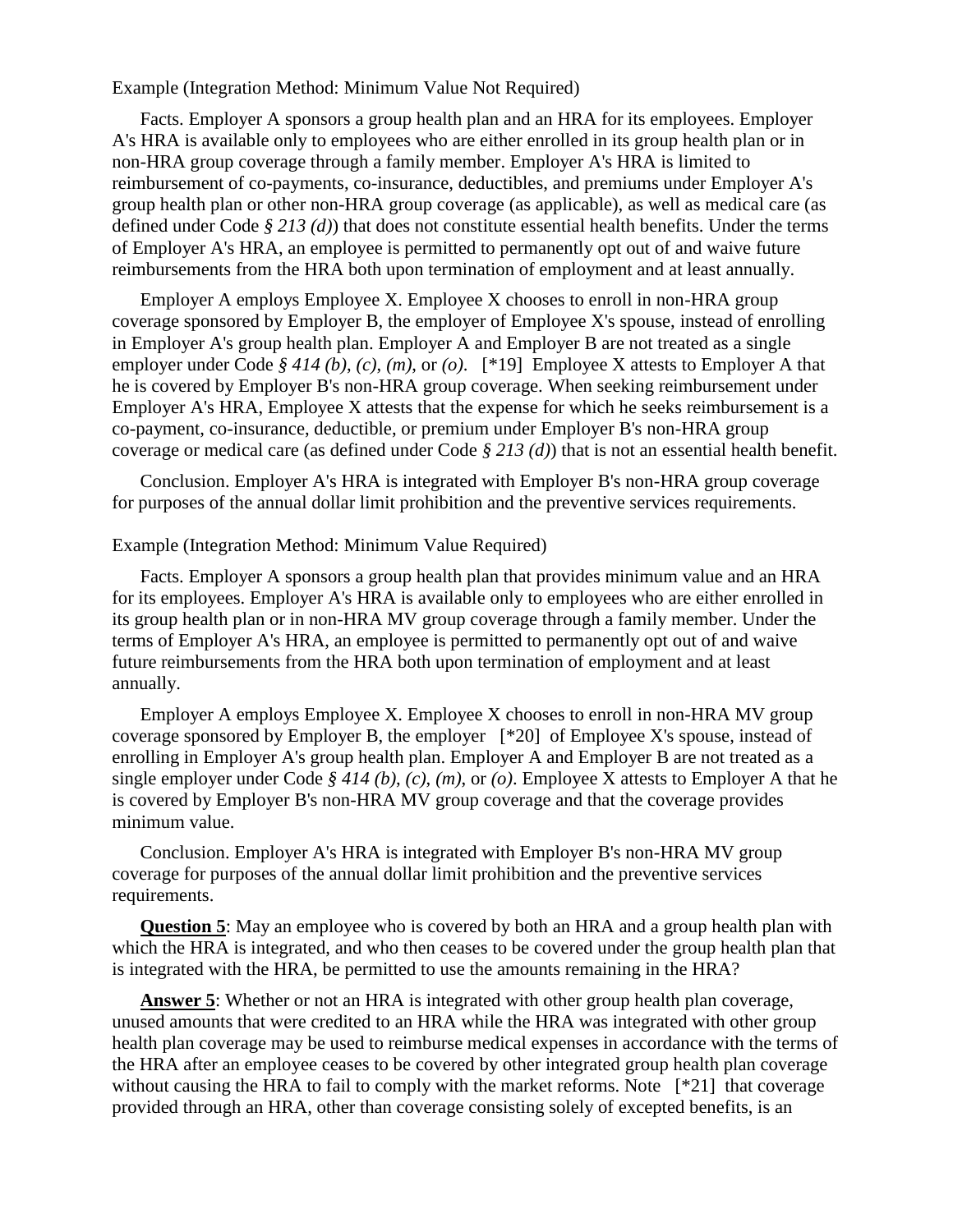eligible employer-sponsored plan and, therefore, minimum essential coverage under Code *§ 5000A*.

**Question 6**: Does an HRA impose an annual limit in violation of the annual dollar limit prohibition if the group health plan with which an HRA is integrated does not cover a category of essential health benefits and the HRA is available to cover that category of essential health benefits (but limits the coverage to the HRA's maximum benefit)?

Answer 6: In general, an HRA integrated with a group health plan imposes an annual limit in violation of the annual dollar limit prohibition if the group health plan with which the HRA is integrated does not cover a category of essential health benefits and the HRA is available to cover that category of essential health benefits and limits the coverage to the HRA's maximum benefit. This situation should not arise for a group health plan funded through non-grandfathered health insurance coverage in the small group market, as small group market plans must cover all categories of essential health benefits, with the exception of pediatric dental benefits, [\*22] if pediatric dental benefits are available through a stand-alone dental plan offered in accordance with *45 C.F.R. §155.1065*. 7

However, under the integration method available for plans that provide minimum value described under Q&A 4 of this notice, if a group health plan provides minimum value under Code *§ 36B (c) (2) (C) (ii)*, an HRA integrated with that group health plan will not be treated as imposing an annual limit in violation of the annual dollar limit prohibition, even if that group health plan does not cover a category of essential health benefits and the HRA is available to cover that category of essential health benefits and limits the coverage to the HRA's maximum benefit.

### 2. Application of the Market Reforms to Certain Health FSAs

**Question 7:** How do the market reforms apply to a health FSA that does not qualify as excepted benefits?

**Answer 7**: The market reforms do not apply to a group health plan in relation to its provision of benefits that are excepted benefits. Health FSAs are group health plans but will be considered to provide only excepted benefits if the employer also makes available group health plan coverage that is not limited to excepted benefits and the health [\*23] FSA is structured so that the maximum benefit payable to any participant cannot exceed two times the participant's salary reduction election for the health FSA for the year (or, if greater, cannot exceed \$500 plus the amount of the participant's salary reduction election). 8 See *26 C.F.R. §54.9831-1 (c) (3) (v)*, *29 C.F.R. §2590.732 (c) (3) (v)*, and *45 C.F.R. § 146.145 (c) (3) (v)*. Therefore, a health FSA that is considered to provide only excepted benefits is not subject to the market reforms.

If an employer provides a health FSA that does not qualify as excepted benefits, the health FSA generally is subject to the market reforms, including the preventive services requirements. Because a health FSA that is not excepted benefits is not integrated with a group health plan, it will fail to meet the preventive services requirements. 9

The Departments understand that questions have arisen as to whether HRAs that are not integrated with a group health plan may be treated as a health FSA as defined in Code *§ 106 (c) (2)*. *Notice 2002-45, 2002-02 CB 93*, states that, assuming that the maximum amount of reimbursement which is reasonably available to a participant under an HRA is not substantially [\*24] in excess of the value of coverage under the HRA, an HRA is a health FSA as defined in Code *§ 106 (c) (2)*. This statement was intended to clarify the rules limiting the payment of longterm care expenses by health FSAs. The Departments are also considering whether an HRA may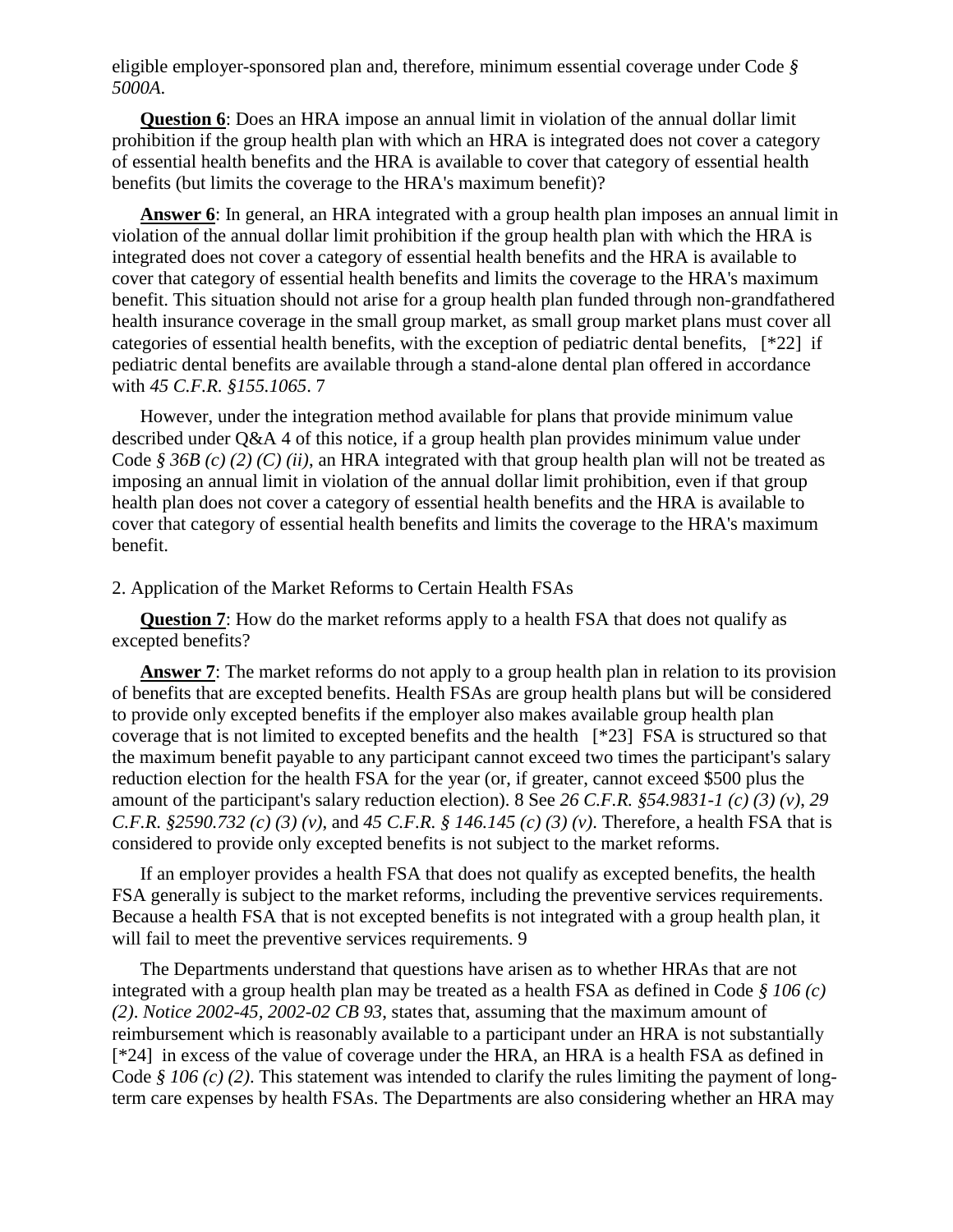be treated as a health FSA for purposes of the exclusion from the annual dollar limit prohibition. In any event, the treatment of an HRA as a health FSA that is not excepted benefits would not exempt the HRA from compliance with the other market reforms, including the preventive services requirements, which the HRA would fail to meet because the HRA would not be integrated with a group health plan. This analysis applies even if an HRA reimburses only premiums.

**Question 8**: The interim final regulations regarding the annual dollar limit prohibition contain an exemption for health FSAs (as defined in Code *§ 106 (c) (2)*). See *26 C.F.R. §54.9815-2711T (a) (2) (ii)*, *29 C.F.R. §2590.715-2711 (a) (2) (ii)*, and *45 C.F.R. §147.126 (a) (2) (ii)*. Does this exemption apply to a health FSA that is not offered through a Code *§ 125* plan?

**Answer 8**: No. The Departments intended for this exemption from the annual dollar limit prohibition [\*25] to apply only to a health FSA that is offered through a Code *§ 125* plan and thus subject to a separate annual limitation under Code *§ 125 (i)*. There is no similar limitation on a health FSA that is not part of a Code *§ 125* plan, and thus no basis to imply that it is not subject to the annual dollar limit prohibition.

To clarify this issue, the Departments intend to amend the annual dollar limit prohibition regulations to conform to this Q&A 8 retroactively applicable as of September 13, 2013. As a result, a health FSA that is not offered through a Code *§ 125* plan is subject to the annual dollar limit prohibition and will fail to comply with the annual dollar limit prohibition.

## 3. Guidance on Employee Assistance Programs

**Question 9**: Are benefits under an employee assistance program or EAP considered to be excepted benefits?

**Answer 9**: The Departments intend to amend *26 C.F.R. §54.9831-1 (c)*, *29 C.F.R. §2590.732 (c)*, and *45 C.F.R. §146.145 (c)* to provide that benefits under an employee assistance program or EAP are considered to be excepted benefits, but only if the program does not provide significant benefits in the nature of medical care or treatment. Excepted benefits are not subject [\*26] to the market reforms and are not minimum essential coverage under Code *§ 5000A*. Until rulemaking is finalized, through at least 2014, the Departments will consider an employee assistance program or EAP to constitute excepted benefits only if the employee assistance program or EAP does not provide significant benefits in the nature of medical care or treatment. For this purpose, employers may use a reasonable, good faith interpretation of whether an employee assistance program or EAP provides significant benefits in the nature of medical care or treatment.

B. Guidance Under the Sole Jurisdiction of the Treasury Department and the IRS on HRAs and Code § 125 Plans

**Question 10**: Is an HRA that has fewer than two participants who are current employees on the first day of the plan year (for example, a retiree-only HRA) minimum essential coverage for purposes of Code *§§ 5000A* and *36B*?

**Answer 10**: Yes. The Treasury Department and the IRS understand that some employers are considering making amounts available under standalone retiree-only HRAs to retired employees so that the employer would be able to reimburse medical expenses, including the purchase of an individual health insurance policy. For [\*27] this purpose, the standalone HRA would constitute an eligible employer-sponsored plan under Code *§ 5000A (f) (2)*, and therefore the coverage would constitute minimum essential coverage under Code *§ 5000A*, for a month in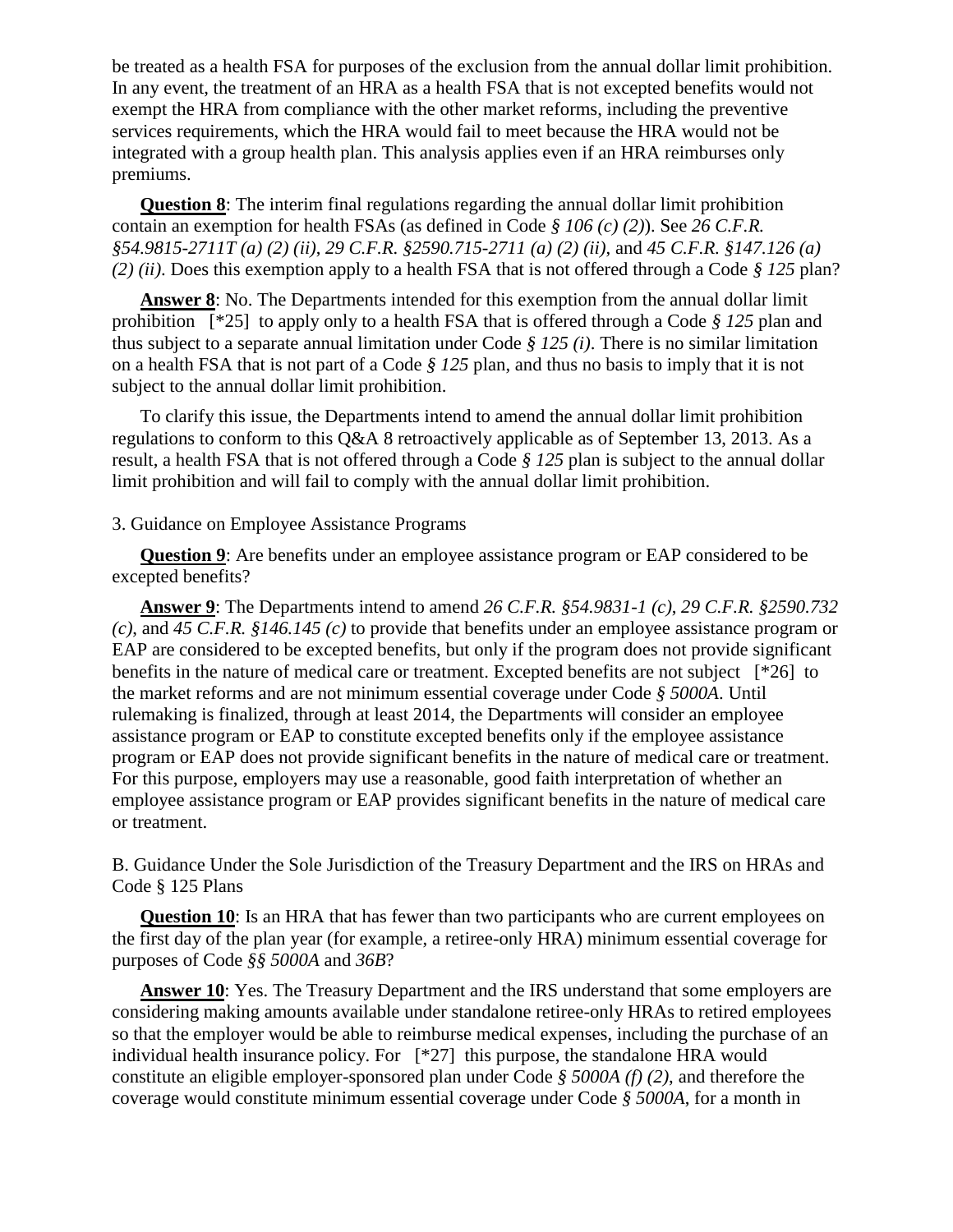which funds are retained in the HRA (including amounts retained in the HRA during periods of time after the employer has ceased making contributions). As a result, a retiree covered by a standalone HRA for any month will not be eligible for a Code *§ 36B* premium tax credit for that month. Note that unlike other HRAs, the market reforms generally do not apply to a retiree-only HRA and therefore would not impact an employer's choice to offer a retiree-only HRA. 10

**Question 11**: How are amounts newly made available under an HRA treated for purposes of Code *§ 36B*?

**Answer 11**: An individual is not eligible for individual coverage subsidized by the Code *§ 36B* premium tax credit if the individual is eligible for employer-sponsored coverage that is affordable (premiums for self-only coverage do not exceed 9.5 percent of household income) and that provides minimum value (the plan's share of costs is at least 60 percent). If an employer offers an employee both a primary eligible employersponsored [\*28] plan and an HRA that would be integrated with the primary plan if the employee enrolled in the plan, amounts newly made available for the current plan year under the HRA may be considered in determining whether the arrangement satisfies either the affordability requirement or the minimum value requirement, but not both. Amounts newly made available for the current plan year under the HRA that an employee may use only to reduce cost-sharing for covered medical expenses under the primary employer-sponsored plan count only toward the minimum value requirement. See *Minimum Value of Eligible Employer-Sponsored Plans and Other Rules Regarding the Health Insurance Premium Tax Credit, 78 Fed. Reg. 25909, 25916 (May 3, 2013)* (proposed regulations, to be codified, in part, once final, at *26 C.F.R. §1.36B-6 (c) (4)*, *(c) (5)*). Amounts newly made available for the current plan year under the HRA that an employee may use to pay premiums or to pay both premiums and cost-sharing under the primary employer-sponsored plan count only toward the affordability requirement. See *Minimum Value of Eligible Employer-Sponsored Plans and Other Rules Regarding the Health Insurance Premium Tax Credit, 78 Fed. Reg. 25909, 25914 (May 3, 2013)* [\*29] (proposed regulations; to be codified, in part, once final, at *26 C.F.R. §1.36B-2 (c) (3) (v) (A) (5)*).

Even if an HRA is integrated with a plan offered by another employer for purposes of the annual dollar limit prohibition and the preventive services requirements (see  $O&A$  4 of this notice), the HRA does not count toward the affordability or minimum value requirement of the plan offered by the other employer. Additionally, if an employer offers an HRA on the condition that the employee does not enroll in non-HRA coverage offered by the employer and instead enrolls in non-HRA coverage from a different source, the HRA does not count in determining whether the employer's non-HRA coverage satisfies either the affordability or minimum value requirement.

For purposes of the Code *§ 36B* premium tax credit, the requirements of affordability and minimum value do not apply if an employee enrolls in any employer-sponsored minimum essential coverage, including coverage provided through a Code *§ 125* plan, an employer payment plan, a health FSA, or an HRA, but only if the coverage offered does not consist solely of excepted benefits. See *26 C.F.R. §1.36B-2 (c) (3) (vii)*. If an employee enrolls in [\*30] any employer-sponsored minimum essential coverage, the employee is ineligible for individual coverage subsidized by the Code *§ 36B* premium tax credit.

**Question 12**: *Section 125 (f) (3) of the Code*, effective for taxable years beginning after December 31, 2013, provides that the term "qualified benefit" does not include any QHP (as defined in ACA § 1301 (a)) offered through an Exchange. 11 This prohibits an employer from providing a QHP offered through an Exchange as a benefit under the employer's Code *§ 125* plan. Some states have already established Exchanges and employers in those states may have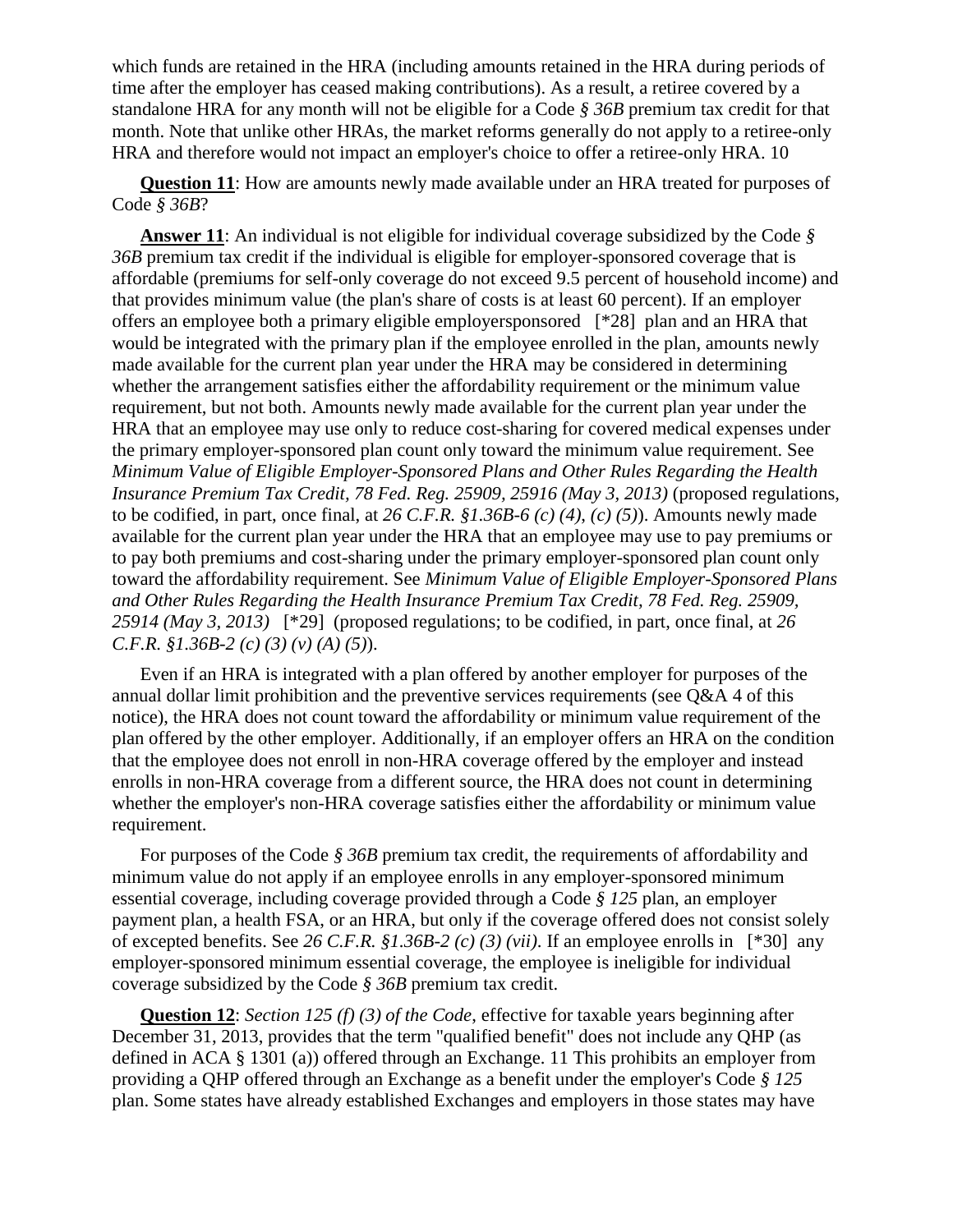Code *§ 125* plan provisions that allow employees to enroll in health coverage through the Exchange as a benefit under a Code *§ 125* plan. If the employer's Code *§ 125* plan operates on a plan year other than a calendar year, may the employer continue to provide the Exchange coverage through a Code *§ 125* plan after December 31, 2013?

**Answer 12**: For Code *§ 125* plans that as of September 13, 2013 operate on a plan year other than a calendar year, the restriction under Code *§ 125 (f) (3)* will not apply before the first plan year of the Code *§ 125* plan that begins after December 31, 2013. Thus, for [\*31] the remainder of a plan year beginning in 2013, a QHP provided through an Exchange as a benefit under a Code *§ 125* plan will not result in all benefits provided under the Code *§ 125* plan being taxable. However, individuals may not claim a Code *§ 36B* premium tax credit for any month in which the individual was covered by a QHP provided through an Exchange as a benefit under a Code *§ 125* plan.

## IV. APPLICABILITY DATE AND RELIANCE PERIOD

This notice applies for plan years beginning on and after January 1, 2014, but taxpayers may apply the guidance provided in this notice for all prior periods. If legislative action by any State, local, or Indian tribal government entity is necessary to modify the terms of a pre-existing HRA, a health FSA that does not qualify as excepted benefits, an employer payment plan, or other similar arrangement, sponsored by any State, local, or Indian tribal government entity, as an employer, to avoid a failure to comply with the market reforms (including action to terminate such arrangement) and such action may only be taken by a State, local, or Indian tribal government entity legislative body, the applicability date of the portions of this notice under which such [\*32] arrangement would otherwise fail to comply with the market reforms is extended to the later of (1) January 1, 2014, or (2) the first day of the first plan year following the first close of a regular legislative session of the applicable legislative body after September 13, 2013.

#### V. FOR FURTHER INFORMATION

TheDepartments have coordinated on the guidance and other information contained in this notice. The guidance in this notice is being issued in substantially identical form by DOL, and guidance is being issued by HHS to reflect that HHS concurs in the application of the laws under its jurisdiction as set forth in this notice. Questions concerning the information contained in this notice may be directed to the IRS at 202-927-9639, the DOL's Office of Health Plan Standards and Compliance Assistance at 202-693-8335, or HHS at 410-786-1565. Additional information for employers regarding the Affordable Care Act is available at www.healthcare.gov , , www.dol.gov/ebsa/healthreform, and at , www.business.usa.gov.

### **FOOTNOTES:**

1

The "Affordable Care Act" refers to the Patient Protection and Affordable Care Act (enacted March 23, 2010, Pub. L. No. 111-148) (ACA), as amended by the Health Care and Education Reconciliation Act of 2010 (enacted March 30, 2010, Pub. L. No. 111-152), and as further amended by the Department of Defense and Full-Year Continuing Appropriations Act, 2011 (enacted April 15, 2011, Pub. L. No. 112-10).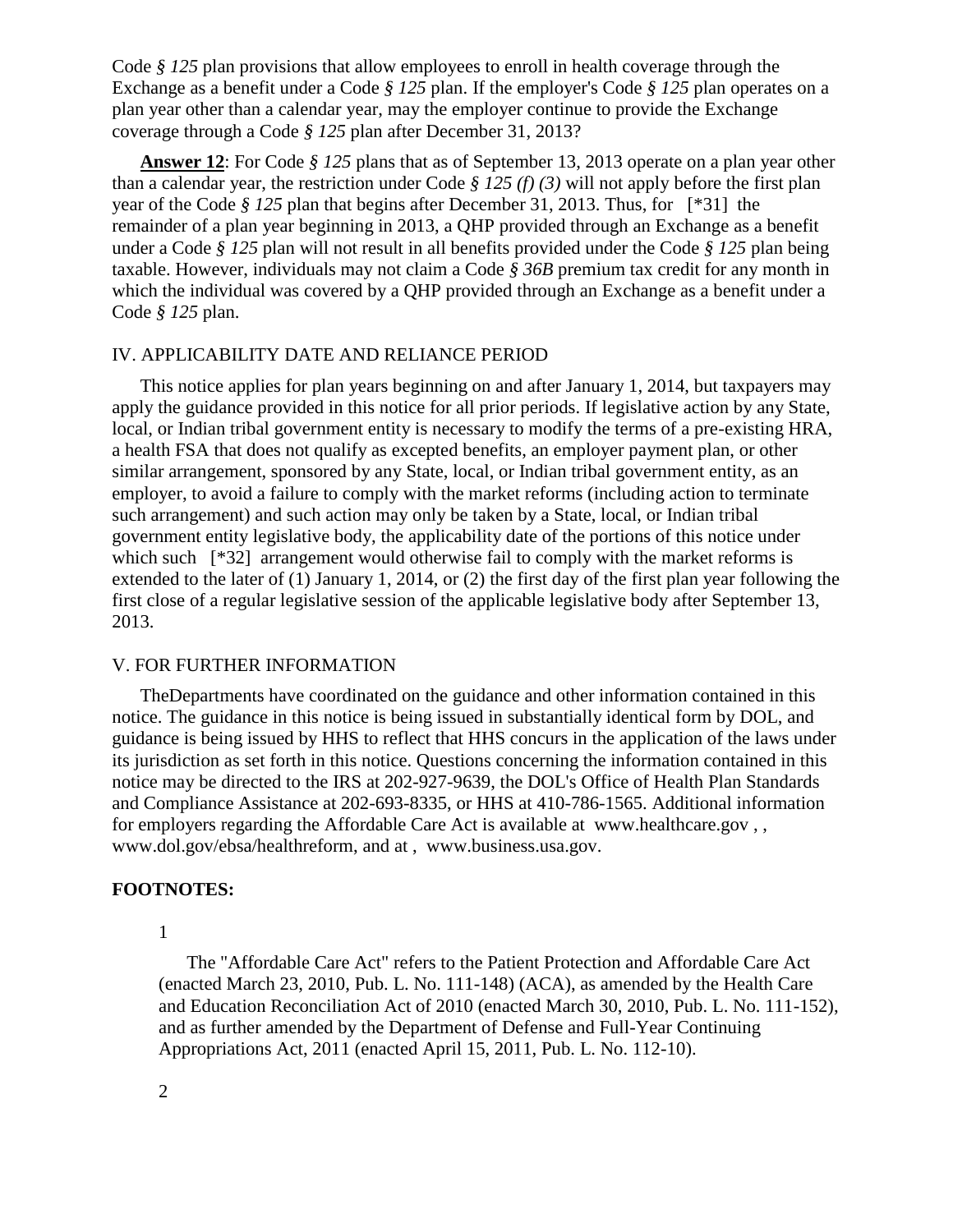Section 1001 of the ACA added new PHS Act §§ 2711-2719. Section 1563 of the ACA (as amended by ACA § 10107 (b)) added Code *§ 9815 (a)* and *ERISA § 715 (a)* to incorporate the provisions of part A of title XXVII of the PHS Act into the Code and ERISA, and to make them applicable to group health plans and health insurance issuers providing health insurance coverage in connection with group health plans. The PHS Act sections incorporated by these references are sections 2701 through 2728. Accordingly, these referenced PHS Act sections (i.e., the market reforms) are subject to shared interpretive jurisdiction by the Departments.

#### 3

See the preamble to the *Interim Final Rules for Group Health Plans and Health*  Insurance Coverage Relating to Status as a Grandfathered Health Plan Under the Patient *Protection and Affordable Care Act, 75 Fed. Reg. 34538, 34539 (June 17, 2010)*. See also Affordable Care Act Implementation FAQs Part III, Question 1, available at http://www.dol.gov/ebsa/faqs/faq-aca3.html and at , http://www.cms.gov/CCIIO/Resources/Fact-Sheets-and-FAQs/aca\_implementation\_faqs3.html.

#### 4

The Departments previously addressed HRAs and the requirements under PHS Act § 2715 (summary of benefits and coverage and uniform glossary). See *77 Fed. Reg. 8668, 8670-8671 (February 14, 2012)*; see also Affordable Care Act Implementation FAQs Part VIII, Question 6, available at http://www.dol.gov/ebsa/faqs/faq-aca8.html and at , http://www.cms.gov/CCIIO/Resources/Fact-Sheets-and-

FAQs/aca implementation faqs8.html and see page 1 of the Instruction Guide for Group Coverage, available at , http://www.dol.gov/ebsa/pdf/SBCInstructionsGroup.pdf.

#### 5

See ACA § 1302 (b) for the definition of "essential health benefits".

#### 6

See Affordable Care Act Implementation FAQs Part XI, available at http://www.dol.gov/ebsa/faqs/faqaca11.html and at , http://www.cms.gov/CCIIO/Resources/Fact-Sheets-and-FAQs/aca\_implementation\_faqs11.html.

#### 7

Small group market plans will not be considered to fail to meet qualified health plan certification standards based solely on the fact that they exclude coverage of pediatric dental benefits that are otherwise required under  $ACA \S 1302$  (b) (1) (J) where a standalone dental plan is also available. See ACA  $\S$  1302 (b) (4) (F) and Question 5, CMS QHP Dental Frequently Asked Questions, May 31, 2013,

https://www.regtap.info/uploads/library/PM\_QHP\_DentalFAQsV2\_5cr\_060313.pdf.